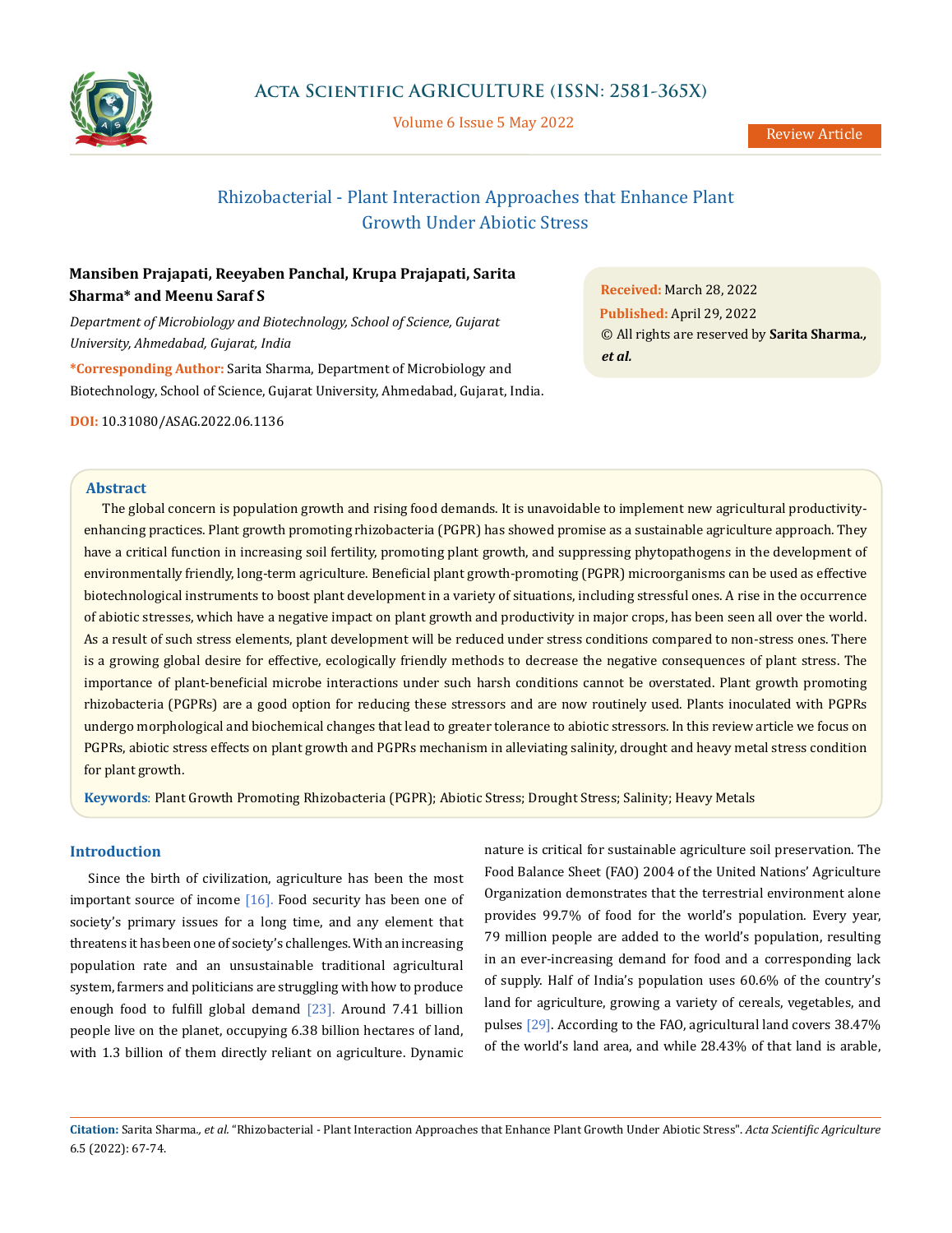only 3.13% is permanently used for crop production. The issue has deteriorated as 20-25% of land worldwide is degraded each year, with another 5-10 million hectares destroyed each year. The movement of nutrients, energy, and carbon between soil organic matter, the soil environment, the aquatic ecosystem, and the atmosphere has a significant impact on agricultural productivity, water quality, and climate change  $[16]$ . Apart from climate change, the ever-increasing population, extensive agricultural practices, and consequently soil health degradation for crop production are all elements that affect agricultural sustainability. Furthermore, excessive use of chemical fertilizers, pesticides, and weedicides in agriculture results in a significant reduction in the diversity of beneficial soil bacteria. Abiotic and biotic stresses have a persistent impact on our agro-ecosystem, affecting soil health and fertility, as well as crop output [9].

The utilization of beneficial microorganisms as an integral part of agricultural practice is a technique that should be promoted in order to increase crop output in a sustainable and ecologically acceptable manner under stressful conditions [35]. Plant growthpromoting rhizobacteria (PGPR), also known as rhizobacteria, are bacteria that live in the rhizosphere and help plant growth through direct mechanisms such as phytohormone production and increased nutrient availability, or indirect mechanisms such as pathogen suppression through antibiosis, lytic enzyme synthesis, and induced systemic resistance (ISR)  $[20,32]$ . This review focused on the various PGPR effects on plants under stressful conditions, as well as the various ways that beneficial microbes help plants

to cope with stress, and finally, the plant's requirements to use these beneficial rhizobacteria approaches to survive under abiotic stresses, making it clear that these microbes (PGPR) are an important part of sustainable agriculture [22,38].

### **Environmental stress and biochemical changes in plants**

Numerous stress conditions, mostly classed as abiotic and biotic, have a negative impact on plant growth and productivity. They can occur spontaneously or as a result of human induction. Drought, low/high temperature, salinity, and acidic environments, light intensity, submergence, anaerobiosis, heavy metals (HMs) pollution, and nutritional deprivation are the most common abiotic stress, which contributes to a 50% loss in annual agricultural productivity globally whereas, Biotic stress is caused by diseasecausing pathogens such as bacteria, viruses, fungi, and parasites, which contribute for a 30% loss in annual agricultural productivity globally [22,39]. A plant's physiology, morphology, biochemistry, and even molecular features are all affected by stress. Soil microbial diversity, crop productivity, soil fertility, and enhanced nutrient acquisition competition are all affected by biotic stress, which is influenced by abiotic stress [23,32]. Drought (lack of water), salinity (high salt concentrations), HMs toxicity, non-optimal temperature, and nutrient shortages, as well as biotic stress such as pathogen invasion, can cause physiological and morphological alterations in plants. After recognizing the stress, the plants respond quickly and forcefully to begin complex stress-specific communication by producing plant hormones and accumulating phenolic acids and flavonoids [22,38].



**Figure 1:** Different abiotic and biotic stress during plant growth (image created by PP in MS Office 365 ProPlus, PowerPoint).

**Citation:** Sarita Sharma*., et al.* "Rhizobacterial - Plant Interaction Approaches that Enhance Plant Growth Under Abiotic Stress". *Acta Scientific Agriculture*  6.5 (2022): 67-74.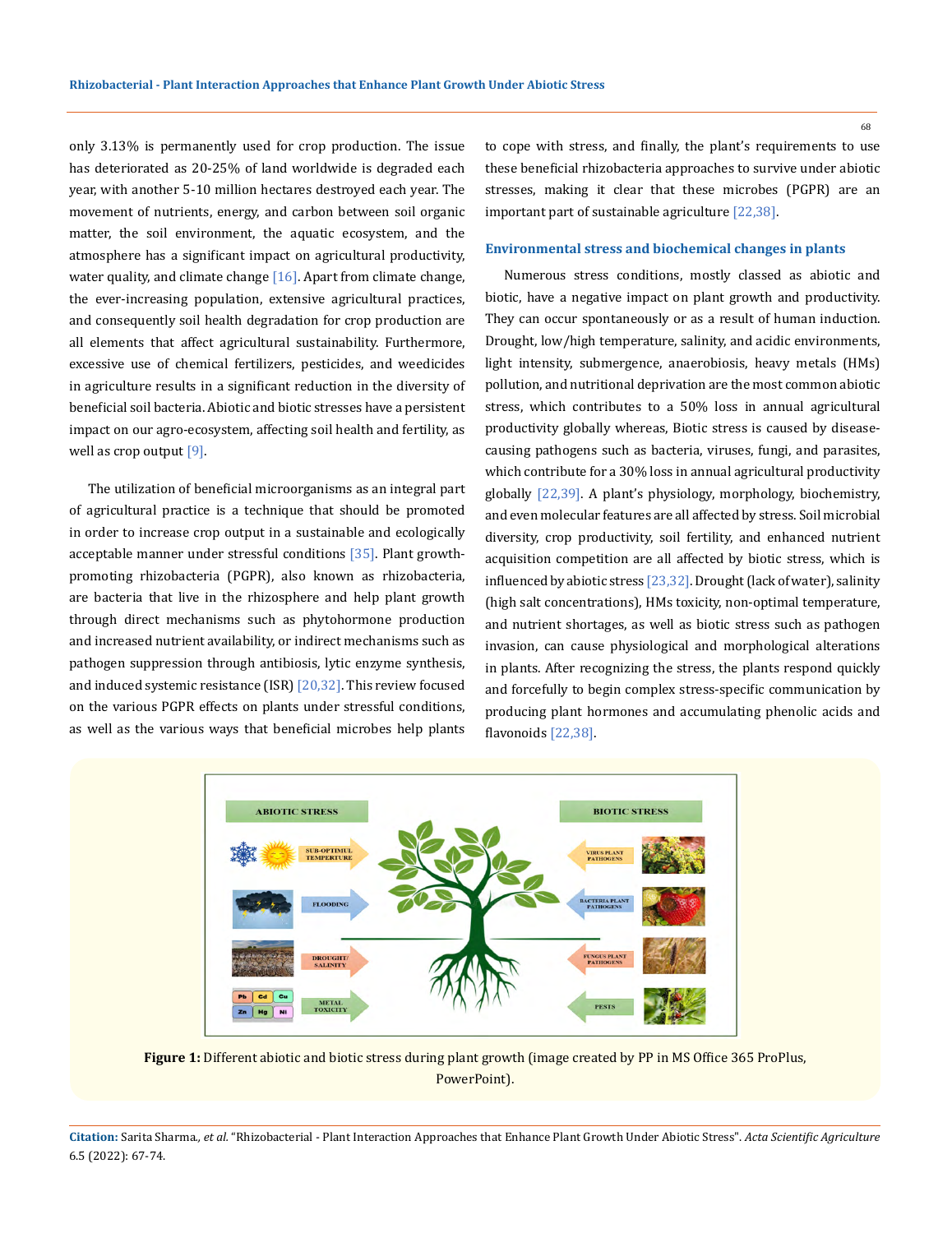#### **Abiotic stress**

Plants are harmed by a variety of unexpected events, the most common of which are abiotic stress, which is the leading cause of agricultural production limitations worldwide  $[23,42]$ . Abiotic stressors are the harmful effects of nonliving elements on living organisms in a given environment. These stresses are posing a serious threat to agriculture's long-term viability. An abiotic element's strength or quantity has an impact on plant growth and development. Abiotic stress refers to any deviation from these ideal environmental conditions, such as a chemical or physical imbalance, which has a negative influence on plant growth, development, and productivity [22,42]. Abiotic stressors are the principal limiting factors for crop yield when environmental conditions are abnormal. Heat, cold, drought, alkaline conditions and salinity, water logging, light intensity, higher concentration of heavy metal and nutritional insufficiency are all examples of abiotic stressors. Drought has harmed 64% of the world's land area, with salinity affecting 6%, anoxia affecting 13%, soil alkalinity affecting 15%, mineral depletion affecting 9%, and cold affecting 57% [23,39]. Furthermore, climate change is assisting in the development of numerous abiotic stresses, particularly high temperatures and drought, which have resulted in major yield decreases in wheat, maize, rice, barley, and other crops. The costs of abiotic stresses have the potential to be significant. Abiotic stressors resulted in a 70% reduction in crop yields, in addition to their negative consequences on agriculture, biodiversity, and the environment [9].

## **Salinity stress**

Salts are a naturally occurring element in both water and soil. Salinization is the process of increased salt content in the soil, and it is significant to stress for most plants. Soil salinity stress creates a variety of issues. Excessive salt levels in plant tissues are, in fact, poisonous to it. Furthermore, when plants are exposed to salinity, they have a harder time obtaining the nutrients and water they require. As the most common abiotic stress, salinity stress impacts most agricultural fields and conventional agriculture around the world  $[18]$ . Osmosis stress occurs when the water potential in the soil is lowered, making it difficult for the plant to absorb water and nutrients. The presence of cations like  $Ca^{2+}$ , K<sup>+</sup>, and Na<sup>+</sup>, as well as anions like  $Cl^-$  and  $NO^3$ , causes soil salinity. Inadequate rainfall and poor soil weathering are the primary causes of salt buildup as electrically charged ions in the soil [46]. Salt stress

affects several aspects of plant life, including seed germination, nodulation, agricultural productivity, water and nutrient intake, crop production, ecological and physicochemical balance, and nitrogen fixation  $[46]$ . Plants, on the other hand, must use a variety of processes to deal with this condition. Some of the strategies used by plants to survive under salt stress conditions include osmotic tolerance, tissue tolerance, and the exclusion of Na+ from leaf blades [3]. Furthermore, plant-produced phytohormones such cytokinin, auxin, gibberellins, and ethylene, as well as siderophore and nutrient mobilization, and nitrogen fixation, are some of the direct mechanisms that lead to increased root number, length, and volume, and hence greater nutrition uptake [22,32,38].

#### **Drought stress**

Drought is another important abiotic stress that has a negative impact on the growth and production of most cultivated agricultural products, particularly in arid and semiarid areas [9]. Drought is referred to as detrimental environmental stress, and environmentalists and agricultural scientists are both concerned about it. It's a major agricultural problem all around the world, limiting plant growth, development, and output [21]. Drought stress impacts the majority of agricultural fields around the world, affecting human lives and the economy as a result [22]. Drought stress has a negative impact on plant development and metabolic processes in key field crops by affecting water relations, photosynthesis, and nutrient uptake  $[9]$ . Drought has a variety of effects on growth factors as well as stress-responsive genes in suffering. Low water content reduces cell size, turgor pressure, and membrane integrity, as well as the formation of reactive oxygen species (ROS) and leaf senescence, all of which impair crop plant yield [32,38,48]. Furthermore, a lack of water causes a variety of morphological, physiological, and molecular changes in plants, including height loss, increased ethylene production, lipid peroxidation, changes in chlorophyll content, membrane function and protein conformation due to free radical accumulation, photosynthesis apparatus damage, photosynthesis inhibition, and cell death  $[6,48]$ . It is important to note that the influence of climate change will result in more frequent and severe droughts in the near future [22].

## **Heavy metal stress**

Pollution of Heavy metals in soils has occurred from industrialization, anthropogenic activities, and the usage of

**Citation:** Sarita Sharma*., et al.* "Rhizobacterial - Plant Interaction Approaches that Enhance Plant Growth Under Abiotic Stress". *Acta Scientific Agriculture*  6.5 (2022): 67-74.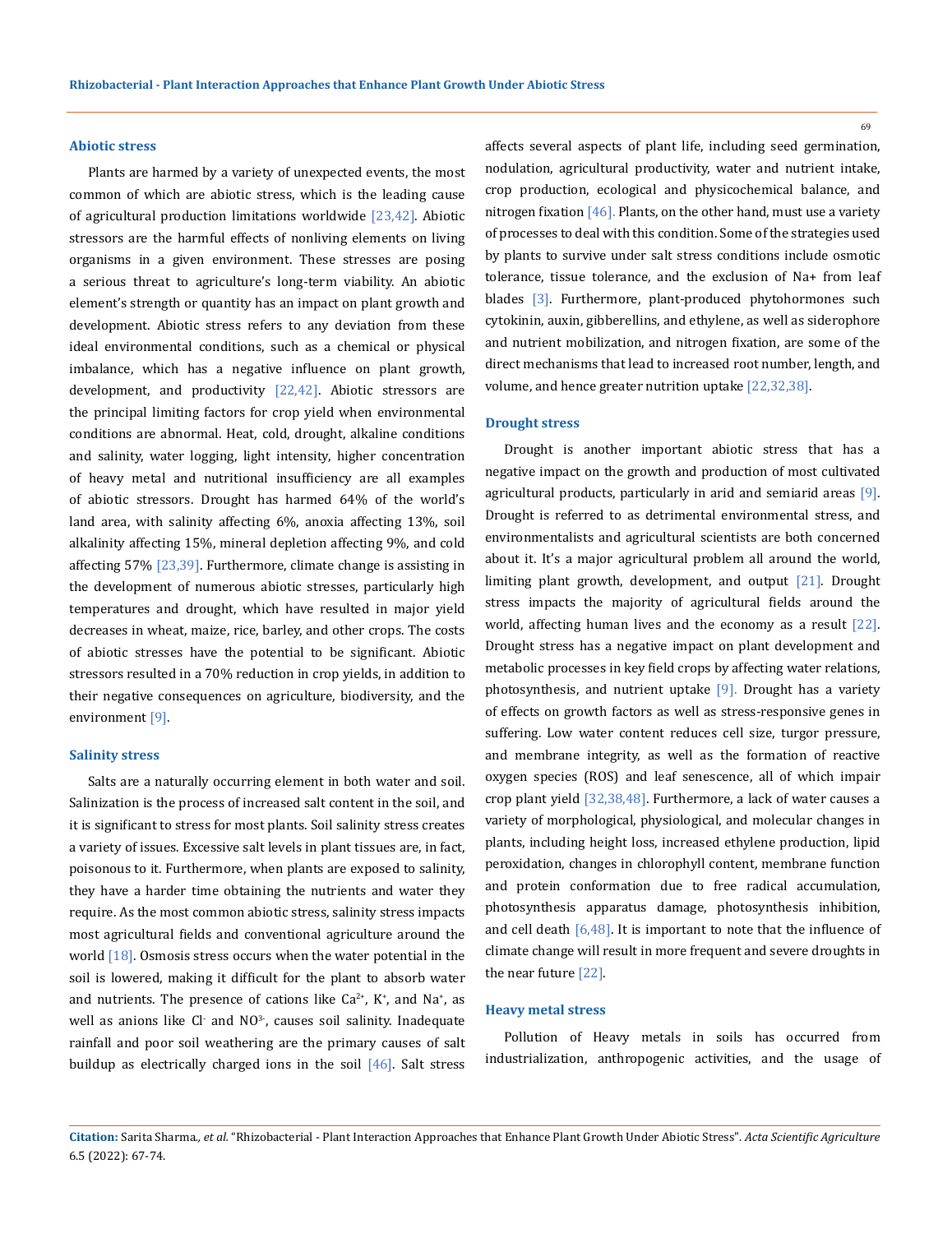chemical fertilizers; these metals have a strong effect on plants, putting human and animal health at risk. Pollution from Heavy metals and contaminated soils are thus important global environmental issues. Metals with densities more than 5  $g/cm<sup>3</sup>$ are classified as Heavy metals  $[22,36,43]$ . Heavy metals include cadmium, lead, manganese, chromium, copper, zinc, and aluminum. Metalloids, such as arsenic (As) and antimony (Sb), are chemical elements that have some of the properties of metals while also having some nonmetal qualities [27]. Some heavy metals are only required at low concentrations for various metabolic functions of organisms, but at larger concentrations than threshold levels in soils, these metals have a deleterious impact on the growth and composition of microbial communities. Heavy metals also have a negative impact on heavy metal-stressed plants' growth, biomass, and photosynthesis. Heavy metals cause depletion and imbalance of vital nutrients in plants impacted by metal stress by interfering with the uptake and distribution of essential nutrients  $[9,36,43]$ . Furthermore, heavy metals are primarily deposited in soil and transmitted to the food chain by plants that develop in that soil  $[9]$ . To protect against hazardous effects and Heavy metals pollution, these Heavy metals must be entirely removed from the environment. There are a variety of physio-chemical heavy metals remediation approaches available, but most of them have drawbacks, such as the loss of soil structures and high costs  $[8,13,41]$ .

#### **Plant growth promoting rhizobacteria**

As a result, reducing environmental stress in an environmentally responsible manner is critical. The utilization of beneficial plantassociated microbial communities to promote plant growth and development in adverse environments is receiving a lot of attention. Farmers have more options with microbial solutions, and they can assist meet the demand for sustainable agricultural methods. Applying proper microbial techniques and utilizing the interactions of plant roots and soil microbes to promote crop productivity and soil health is essential in such conditions [9]. Beneficial bacteria associated with plant roots play an important role in increasing plant tolerance to both biotic and abiotic stress. Microorganismdriven physical and chemical changes in plants that result in increased plant tolerance to abiotic stimuli have been coined the name induced systemic tolerance (IST) [38,50]. Plant growthpromoting bacteria (PGPB), including plant growth-promoting rhizobacteria (PGPR), and mycorrhizal fungi would contribute to environmental stability and a transformation toward sustainable

agriculture [30,32]. Plant-associated microorganisms can be classified as (a) beneficial, (b) deleterious, and (c) neuter types depending on their influence. Members of the genera *Azospirillum, Azotobacter, Pseudomonas, Bacillus, Burkholderia, Enterobacter, Klebsiella, Serratia,* and *Variovorax* are considered PGPR, which stimulates plant growth and development under both optimal and inadequate conditions. Drought, heavy metal, and salinity stress affect the majority of plant growth-promoting microorganisms (PGPM) and arbuscular mycorrhizae (AM) [23]. As a result, finding biofertilizers that are compatible with the stress environment is difficult. Nonetheless, by establishing effective processes, some of these microbes may simultaneously withstand harsh environments and establish plants. In the next chapter, a practical method for investigating the role of plant-microbe interactions in maintaining plant development and conferring disease resistance on sustainable agriculture is required [23].



**Figure 2:** PGPRs action mechanism in alleviating salinity, drought and heavy metal toxicity stress in plants (image created by PP in MS Office 365 ProPlus, PowerPoint).

# **Action mechanism of PGPRs to support plant growth in stress condition**

## **ACC deaminase**

Plants create "stress ethylene" in response to environmental stress, and this ethylene primarily limits plant growth [1]. Stress conditions such as salinity, drought, nutritional imbalance, and heavy metals force plants to produce "stress ethylene." Ethylene is a vital hormone for plant growth and development at low concentrations. However, under stressful conditions, it is overproduced, affecting the growth and yield of all plants exposed

**Citation:** Sarita Sharma*., et al.* "Rhizobacterial - Plant Interaction Approaches that Enhance Plant Growth Under Abiotic Stress". *Acta Scientific Agriculture*  6.5 (2022): 67-74.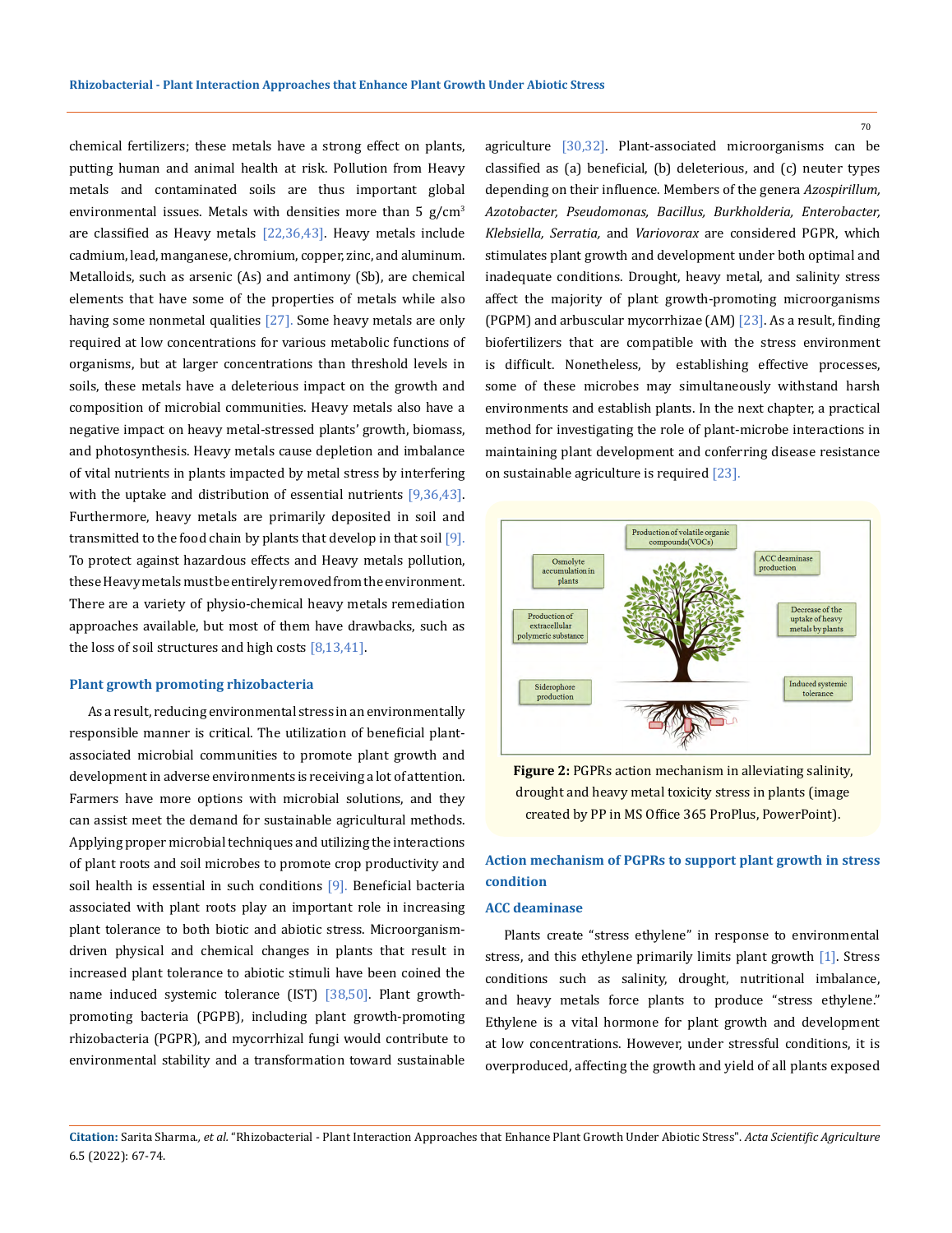to stress [9]. ACC (1-aminocyclopropane-1-carboxylic acid) deaminase, an important bacterial physiological characteristic, aids plant growth under stress situations  $[10]$ . PGPR with the enzyme ACC deaminase would lower the level of stress ethylene and allow the plant to flourish under abiotic stress conditions [11]. In stressed plants, PGPRs containing ACC deaminase can convert ACC, a plant ethylene precursor, to ammonia and -ketobutyrate, lowering ethylene synthesis [14].

### **Siderophores production**

Iron is a necessary element for plants. Important physiological functions like respiration, photosynthesis, and nitrogen fixation are all mediated by enzymes, and iron serves as a cofactor for these enzymes, hence iron deprivation causes significant metabolic changes [15,40]. Furthermore, in an aerobic environment, iron occurs in an insoluble form; it exists in the trivalent state as oxyhydroxide [5]. Because iron in its trivalent state is sparingly soluble and hence unavailable to microbes and plants, it is required in the form of  $Fe^{+2}$  [35,41,44]. To circumvent this difficulty, certain bacteria synthesize ferric ion-specific chelating compounds known as siderophores  $[25]$ . Bacteria and plants create siderophores, which are low molecular weight molecules (typically less than 1 kDa) with functional groups capable of reversibly binding iron [15]. Bacterial siderophores are classified as hydroxamates, catecholates, peptide siderophores, mycobactin, and citrate hydroxymates  $[44]$ . Rhizosphere bacteria emit these compounds to raise their competitive potential since they have antibacterial properties and improve iron feeding for the plant [12]. Siderophoreproducing rhizobacteria boost plant health at different levels, such as iron nutrition, and they also inhibit pathogen growth by limiting the iron available to the pathogen, because the iron-siderophore complex is not absorbed by fungus [35,45].

#### **Exopolysaccharide production**

Exopolysaccharide, an extracellular carbohydrate polymer, is secreted by Rhizobacteria [7]. Homopolysaccharides and heteropolysaccharides are two types of exopolysaccharides. Exopolysaccharide is secreted in two forms: capsular EPS, which is attached to the cell wall, and extracellular slime layer, which is discharged into the environment  $[37]$ . Stress triggers the synthesis of EPS. It has been found that in stressed conditions, more EPS is produced than in non-stressed conditions [4]. Because exopolysaccharides are hydrated substances with 97 percent water in a polymer matrix, they stimulate plant development

and ensure plant survival in draught stress circumstances [9,44]. Exopolysaccharide can protect the plant from desiccation by forming a hydrophilic biofilm on the root surface [26,33]. Some plant growth-promoting rhizobacteria produce exopolysaccharide, which has a negative charge and can bind cations such as Na+ . As a result, it will inhibit the plant from absorbing Na<sup>+</sup> ions, allowing it to live in saline circumstances  $[2]$ . As a result, heavy metal-tolerant exopolysaccharide-producing PGPRs will bind to potentially hazardous trace elements and create organic metal complexes. These phenomena will increase heavy metal resistance in plants grown in heavy metal-contaminated soils [26,31]. Exopolysaccharide also provides important nutrients to the plant for healthy growth and development through successful colonization of plant roots by EPS-producing microbes, which helps to hold free phosphorous from the insoluble one [17]. EPSproducing PGPRs maintain higher soil moisture content and plant growth even in extremely dried sandy soils [26,41].

#### **Osmolyte accumulation**

The build-up of suitable solutes such as proline, trehalose, glycine betaine, and others to maintain cellular swelling for proper cellular physiology is known as osmolyte adjustment. It is a significant physiological process found in plants that allows them to withstand osmotic stress caused by drought and salinity [9]. Plants cannot secure their growth and survival despite their ability to create osmolyte accumulation under salty and drought situations because it has been documented that salinity and drought can modify the osmolarity accumulation in plants [9]. Plant growth is aided by the generation of compatible osmolytes by the PGPR strain and plants in response to drought and salinity stress [28]. Some essential elements, such as substrate availability in the rhizosphere and the duration of osmotic stress, are involved in the generation of a specific osmolyte in bacteria during stressful conditions [20]. The major osmolyte produced in plants as a result of protein hydrolysis is proline, which is susceptible to osmotic stress [24]. When plants are injected with rhizobacteria, proline levels are increased during drought and salinity [49]. Tomato plants treated with *Bacillus polymyxa* produced more proline, which helped the plants deal with drought stress, according to one example [20]. Trehalose is an essential osmolyte made up of two molecules of -glucose that forms a gel phase as the cells dehydrate and protects the plant from drought and salt stress by decreasing cell damage [11].

**Citation:** Sarita Sharma*., et al.* "Rhizobacterial - Plant Interaction Approaches that Enhance Plant Growth Under Abiotic Stress". *Acta Scientific Agriculture*  6.5 (2022): 67-74.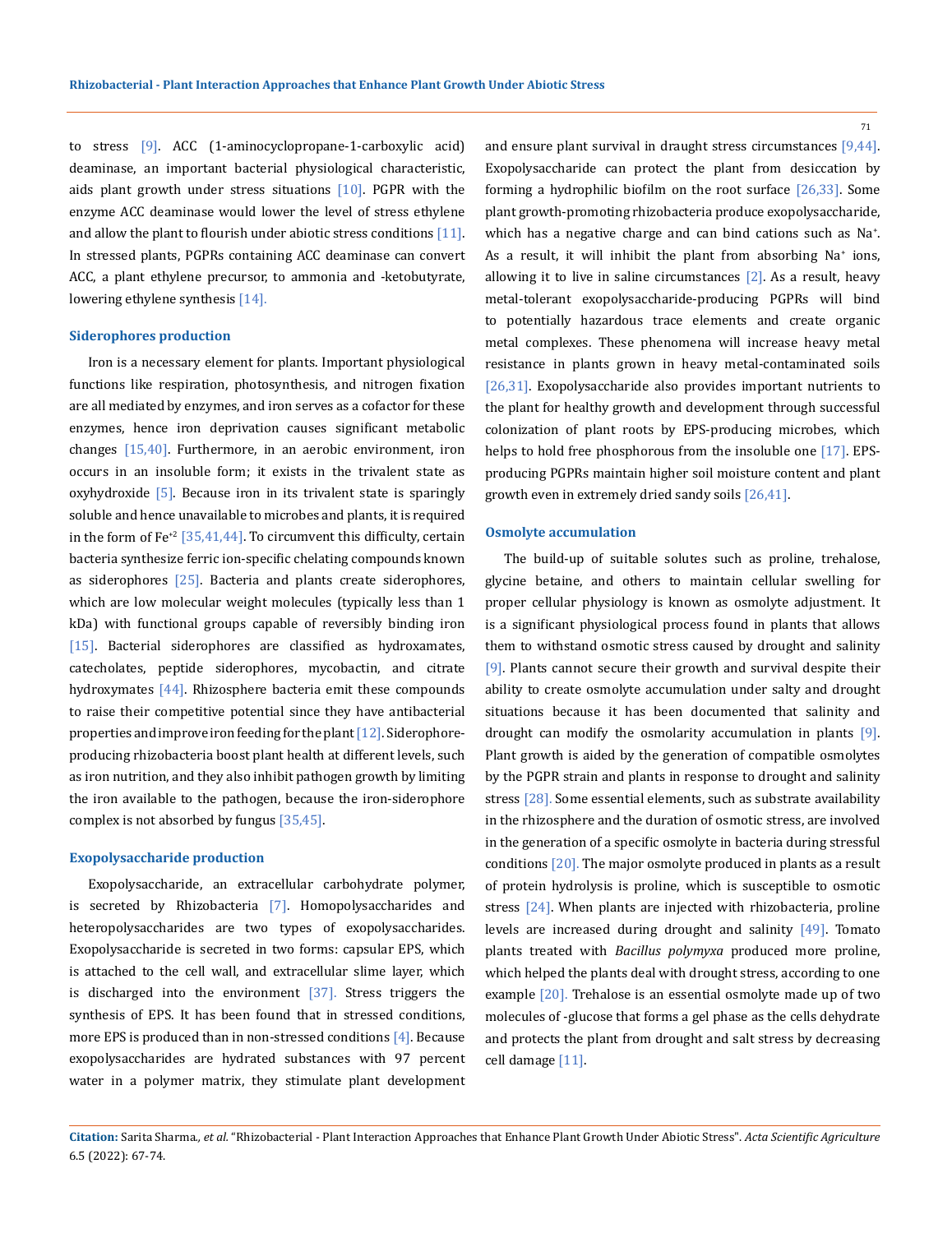## **Volatile organic compounds**

Many bacteria and plants communicate with one another in the soil by synthesizing a variety of volatile organic molecules [11]. Rhizobacterial volatile organic compound production is speciesspecific. Lipophilic liquids with a high vapor pressure are known as volatile organic compounds  $[19]$ . Plant genes producing reactive oxygen species scavenging enzymes such as glutathione reductase, monodehydroascorbate reductase, catalase, and superoxide dismutase are activated by volatile organic molecules, which protect plants from drought and salt stress  $[47]$ . By increasing the manufacture of choline and glycine betaine, volatile organic chemicals improve the plant's tolerance to osmotic stress [20]. [34] Ryu investigated the VOCs 3-hydroxy-2-butanone and 2R, 3R-butendiol generated by *Bacillus subtilis GB03* and *Bacillus amyloliquefacience IN937a*. By influencing the expression of genes involved in cell wall formation, these two VOCs aided growth in Arabidopsis plants.

## **Conclusion**

Abiotic stressors such as salinity, drought, and heavy metals have an impact on plant growth, quality, survivorship, and productivity. Crop losses occur all throughout the world as a result of these stresses. Salinity, drought, and heavy metals resistant proteins are overexpressed as a result of altered physiological and biological features, allowing crop plants to survive in stressful situations. Hormonal imbalance, ion toxicity vulnerability, nutrient mobilization, crop production, food quality, and security all suffer as a result of stress, in addition to limiting plant growth and development. The best way to deal with plant stress is to use microbe-mediated tools and approaches that take use of the triple interaction of plant-microbe soil.In terms of ecology, PGPR is a functional group whose ability to modulate plant physiology appears to be worthy of dealing with abiotic influences in natural and agricultural soils. Significant effects of plant tolerance to abiotic stress include increased yield and production of foods for human and livestock use. By examining the critical role of PGPR in stress mitigation, all of which have a favorable impact on crop productivity and ecosystem functioning, they demand active use in agriculture. The usage of PGPR will almost certainly become a reality, and it will be critical to processes that ensure the stability and productivity of the agroecosystems, pushing us toward a perfect agricultural system.

## **Conflicts of Interest**

We declare that there are no conflicts of interest.

## **Acknowledgement**

I am grateful to my Guide, Mrs. Sarita Sharma, as well as the facilities provided by the DST-FIST Sponsored Department of Microbiology and Biotechnology, University School of Sciences, Gujarat University, Gujarat, India.

## **Bibliography**

- 1. Abeles F B., *et al*. "Ethylene". Plant Biology, 2nd ed., Academic Press, New York (1992).
- 2. Arora N K., *et al*[. "Multifaceted plant-associated microbes and](https://link.springer.com/chapter/10.1007/978-81-322-1287-4_16)  [their mechanisms diminish the concept of direct and indirect](https://link.springer.com/chapter/10.1007/978-81-322-1287-4_16)  [PGPRs". In Plant microbe symbiosis: Fundamentals and](https://link.springer.com/chapter/10.1007/978-81-322-1287-4_16)  [advances \(2013\): 411-449.](https://link.springer.com/chapter/10.1007/978-81-322-1287-4_16)
- 3. Assaha DV., *et al*[. "The role of Na+ and K+ transporters in salt](https://www.frontiersin.org/articles/10.3389/fphys.2017.00509/full)  [stress adaptation in glycophytes".](https://www.frontiersin.org/articles/10.3389/fphys.2017.00509/full) *Frontiers in Physiology* 8 [\(2017\): 509.](https://www.frontiersin.org/articles/10.3389/fphys.2017.00509/full)
- 4. Awad N., *et al*[. "Ameliorate of environmental salt stress on the](https://www.researchgate.net/publication/261175275_Ameliorate_of_Environmental_Salt_Stress_on_the_Growth_of_Zea_mays_L_Plants_By_Exopolysaccharides_Producing_Bacteria)  [growth of Zea mays L. plants by exopolysaccharides producing](https://www.researchgate.net/publication/261175275_Ameliorate_of_Environmental_Salt_Stress_on_the_Growth_of_Zea_mays_L_Plants_By_Exopolysaccharides_Producing_Bacteria)  bacteria". *[Journal of Applied Sciences Research](https://www.researchgate.net/publication/261175275_Ameliorate_of_Environmental_Salt_Stress_on_the_Growth_of_Zea_mays_L_Plants_By_Exopolysaccharides_Producing_Bacteria)* 8.4 (2012): [2033-2044.](https://www.researchgate.net/publication/261175275_Ameliorate_of_Environmental_Salt_Stress_on_the_Growth_of_Zea_mays_L_Plants_By_Exopolysaccharides_Producing_Bacteria)
- 5. Beneduzi A., *et al*. "Plant growth-promoting rhizobacteria (PGPR): their potential as antagonists and biocontrol agents". *Genetics and Molecular Biology* 35.4 (2012): 1044-1051.
- 6. Chiappero J., *et al*[. "Plant growth promoting rhizobacteria](https://www.sciencedirect.com/science/article/abs/pii/S0926669019305643)  [improve the antioxidant status in Mentha piperita grown](https://www.sciencedirect.com/science/article/abs/pii/S0926669019305643)  [under drought stress leading to an enhancement of plant](https://www.sciencedirect.com/science/article/abs/pii/S0926669019305643)  [growth and total phenolic content".](https://www.sciencedirect.com/science/article/abs/pii/S0926669019305643) *Industrial Crops and Products* [139 \(2019\): 111553.](https://www.sciencedirect.com/science/article/abs/pii/S0926669019305643)
- 7. Costa OY., *et al*[. "Microbial extracellular polymeric substances:](https://www.frontiersin.org/articles/10.3389/fmicb.2018.01636/full)  [ecological function and impact on soil aggregation".](https://www.frontiersin.org/articles/10.3389/fmicb.2018.01636/full) *Frontiers [in Microbiology](https://www.frontiersin.org/articles/10.3389/fmicb.2018.01636/full)* 9 (2018): 1636.
- 8. Dabhi J., *et al*[. "Bioremediation of Heavy Metals: A brand New](https://link.springer.com/chapter/10.1007/978-981-13-7665-8_13)  [Methodology to Sustainable Agriculture".](https://link.springer.com/chapter/10.1007/978-981-13-7665-8_13) *International Journal [of Innovative Research in Science, Engineering and Technology](https://link.springer.com/chapter/10.1007/978-981-13-7665-8_13)* [10.6 \(2021\): 6031-6049.](https://link.springer.com/chapter/10.1007/978-981-13-7665-8_13)
- 9. [Etesami H and Maheshwari DK. "Use of plant growth](https://pubmed.ncbi.nlm.nih.gov/29554608/)  [promoting rhizobacteria \(PGPRs\) with multiple plant growth](https://pubmed.ncbi.nlm.nih.gov/29554608/)  [promoting traits in stress agriculture: Action mechanisms and](https://pubmed.ncbi.nlm.nih.gov/29554608/)  future prospects". *[Ecotoxicology and Environmental Safety](https://pubmed.ncbi.nlm.nih.gov/29554608/)* 156 [\(2018\): 225-246.](https://pubmed.ncbi.nlm.nih.gov/29554608/)

**Citation:** Sarita Sharma*., et al.* "Rhizobacterial - Plant Interaction Approaches that Enhance Plant Growth Under Abiotic Stress". *Acta Scientific Agriculture*  6.5 (2022): 67-74.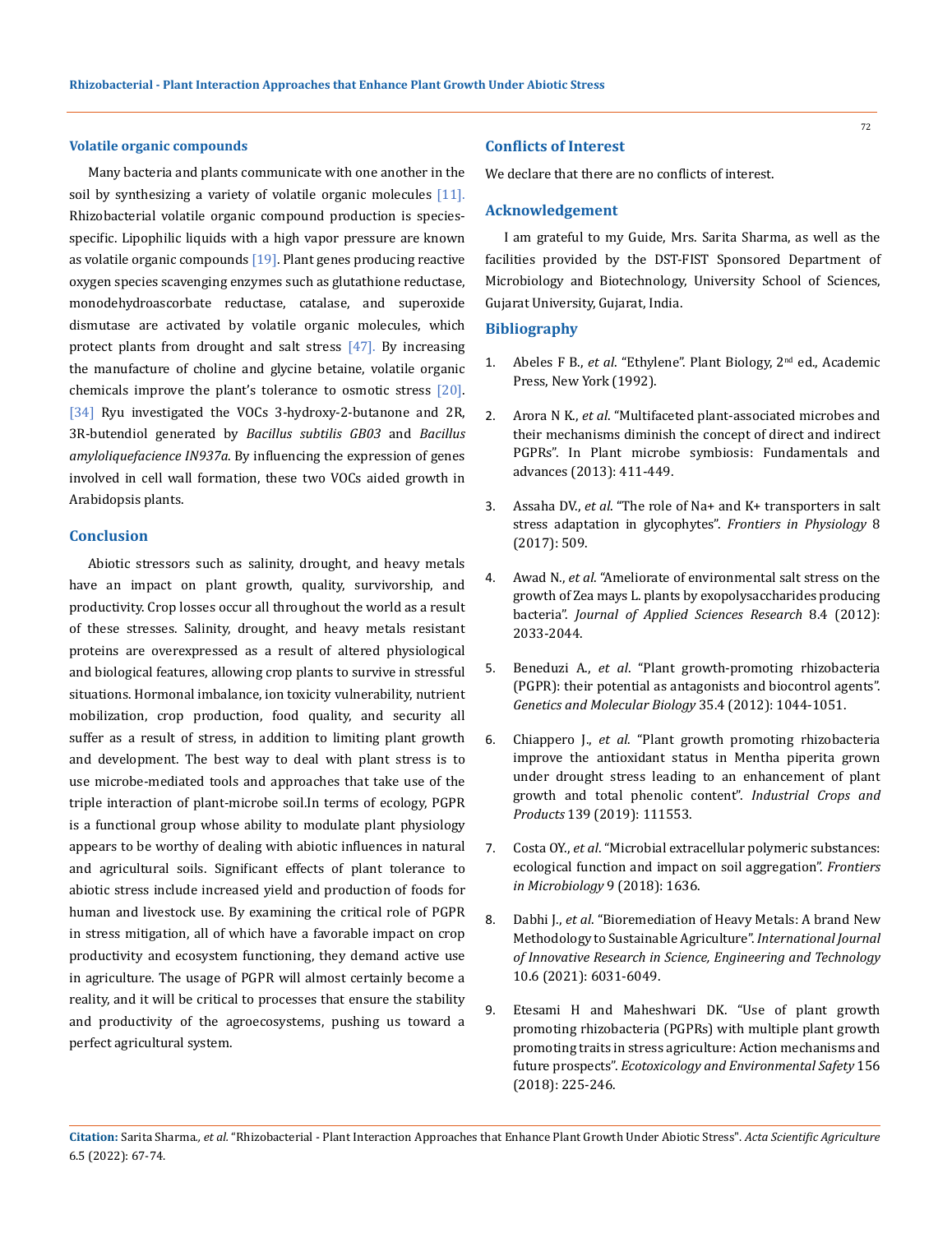- 10. Etesami H., *et al*. "Indole-3-acetic acid and 1-aminocyclopropane-1-carboxylate deaminase: bacterial traits required in rhizosphere, rhizoplane and/or endophytic competence by beneficial bacteria". *Bacterial Metabolites in Sustainable Agroecosystem* (2015): 183-258.
- 11. Forni C., *et al*[. "Mechanisms of plant response to salt and](https://link.springer.com/article/10.1007/s11104-016-3007-x)  [drought stress and their alteration by rhizobacteria".](https://link.springer.com/article/10.1007/s11104-016-3007-x) *Plant and Soil* [410.1 \(2017\): 335-356.](https://link.springer.com/article/10.1007/s11104-016-3007-x)
- 12. [Glick BR. "The enhancement of plant growth by free-living](https://cdnsciencepub.com/doi/abs/10.1139/m95-015)  bacteria". *[Canadian Journal of Microbiology](https://cdnsciencepub.com/doi/abs/10.1139/m95-015)* 41.2 (1995): 109- [117.](https://cdnsciencepub.com/doi/abs/10.1139/m95-015)
- 13. [Glick BR. "Using soil bacteria to facilitate phytoremediation".](https://pubmed.ncbi.nlm.nih.gov/20149857/)  *[Biotechnology Advances](https://pubmed.ncbi.nlm.nih.gov/20149857/)* 28.3 (2010): 367-374.
- 14. [Glick B R. "Bacteria with ACC deaminase can promote plant](https://www.sciencedirect.com/science/article/pii/S094450131300150X)  [growth and help to feed the world".](https://www.sciencedirect.com/science/article/pii/S094450131300150X) *Microbiological Research* [169.1 \(2010\): 30-39.](https://www.sciencedirect.com/science/article/pii/S094450131300150X)
- 15. Goswami D., *et al*[. "Portraying mechanics of plant growth](https://www.tandfonline.com/doi/full/10.1080/23311932.2015.1127500)  [promoting rhizobacteria \(PGPR\): a review".](https://www.tandfonline.com/doi/full/10.1080/23311932.2015.1127500) *Cogent Food and Agriculture* [2.1 \(2016\): 1127500.](https://www.tandfonline.com/doi/full/10.1080/23311932.2015.1127500)
- 16. Gouda S., *et al*[. "Revitalization of plant growth promoting](https://www.sciencedirect.com/science/article/pii/S0944501317303415)  [rhizobacteria for sustainable development in agriculture".](https://www.sciencedirect.com/science/article/pii/S0944501317303415)  *[Microbiological Research](https://www.sciencedirect.com/science/article/pii/S0944501317303415)* 206 (2018): 131-140.
- 17. Gupta G., *et al*[. "Plant growth promoting rhizobacteria \(PGPR\):](https://www.walshmedicalmedia.com/open-access/plant-growth-promoting-rhizobacteria-pgpr-current-and-future-prospects-for-development-of-sustainable-agriculture-1948-5948-1000188.pdf)  [current and future prospects for development of sustainable](https://www.walshmedicalmedia.com/open-access/plant-growth-promoting-rhizobacteria-pgpr-current-and-future-prospects-for-development-of-sustainable-agriculture-1948-5948-1000188.pdf)  agriculture". *[Journal of Microbial and Biochemical Technology](https://www.walshmedicalmedia.com/open-access/plant-growth-promoting-rhizobacteria-pgpr-current-and-future-prospects-for-development-of-sustainable-agriculture-1948-5948-1000188.pdf)*  [7.2 \(2015\): 096-102.](https://www.walshmedicalmedia.com/open-access/plant-growth-promoting-rhizobacteria-pgpr-current-and-future-prospects-for-development-of-sustainable-agriculture-1948-5948-1000188.pdf)
- 18. [Isayenkov S V and Maathuis FJ. "Plant salinity stress: many](https://www.frontiersin.org/articles/10.3389/fpls.2019.00080/full)  unanswered questions remain". *[Frontiers in Plant Science](https://www.frontiersin.org/articles/10.3389/fpls.2019.00080/full)* 10 [\(2019\): 80.](https://www.frontiersin.org/articles/10.3389/fpls.2019.00080/full)
- 19. Kai M., *et al*. "Bacterial volatiles and their action potential". *Applied Microbiology and Biotechnology* 81.6 (2009): 1001- 1012.
- 20. Kaushal M and Wani SP. "Rhizobacterial-plant interactions: strategies ensuring plant growth promotion under drought and salinity stress". *Agriculture, Ecosystems and Environment* 231 (2016): 68-78.
- 21. Khoshmanzar E., *et al*. "Effects of Trichoderma isolates on tomato growth and inducing its tolerance to water-deficit stress". *International Journal of Environmental Science and Technology* 17.2 (2020): 869-878.
- 22. Khoshru B., *et al*[. "Current scenario and future prospects of](https://www.tandfonline.com/doi/abs/10.1080/01904167.2020.1799004?journalCode=lpla20)  [plant growth-promoting rhizobacteria: An economic valuable](https://www.tandfonline.com/doi/abs/10.1080/01904167.2020.1799004?journalCode=lpla20)  [resource for the agriculture revival under stressful conditions".](https://www.tandfonline.com/doi/abs/10.1080/01904167.2020.1799004?journalCode=lpla20)  *[Journal of Plant Nutrition](https://www.tandfonline.com/doi/abs/10.1080/01904167.2020.1799004?journalCode=lpla20)* 43.20 (2020): 3062-3092.
- 23. Khoshru B., *et al*[. "Plant microbiome and its important in](https://link.springer.com/chapter/10.1007/978-3-030-50395-6_2)  [stressful agriculture". In Plant Microbiome Paradigm \(2020\):](https://link.springer.com/chapter/10.1007/978-3-030-50395-6_2)  [13-48.](https://link.springer.com/chapter/10.1007/978-3-030-50395-6_2)
- 24. [Krasensky J and Jonak C. "Drought, salt, and temperature](https://pubmed.ncbi.nlm.nih.gov/22291134/)  [stress-induced metabolic rearrangements and regulatory](https://pubmed.ncbi.nlm.nih.gov/22291134/)  networks". *[Journal of Experimental Botany](https://pubmed.ncbi.nlm.nih.gov/22291134/)* 63.4 (2012): 1593- [1608.](https://pubmed.ncbi.nlm.nih.gov/22291134/)
- 25. Lankford C E., *et al*[. "Bacterial assimilation of iron".](https://www.tandfonline.com/doi/abs/10.3109/10408417309108388) *CRC Critical [Reviews in Microbiology](https://www.tandfonline.com/doi/abs/10.3109/10408417309108388)* 2.3 (1973): 273-331.
- 26. Panchal R., *et al*. "Bacterial Exopolysaccharides: Types, its Biosynthesis and their Application in Different Fields". *Acta Scientific Biotechnology* 3.3 (2022): 1-9.
- 27. Pandey V C. "Phytoremediation of heavy metals from fly ash pond by Azolla caroliniana". *Ecotoxicology and Environmental Safety* 82 (2012): 8-12.
- 28. [Paul D and Nair S. "Stress adaptations in a plant growth](https://pubmed.ncbi.nlm.nih.gov/18702073/)  [promoting rhizobacterium \(PGPR\) with increasing salinity](https://pubmed.ncbi.nlm.nih.gov/18702073/)  in the coastal agricultural soils". *[Journal of Basic Microbiology](https://pubmed.ncbi.nlm.nih.gov/18702073/)*  [48.5 \(2008\): 378-384.](https://pubmed.ncbi.nlm.nih.gov/18702073/)
- 29. Paustian K., *et al*[. "Climate-smart soils".](https://www.nature.com/articles/nature17174) *Nature* 532.7597 [\(2016\): 49-57.](https://www.nature.com/articles/nature17174)
- 30. Prasad R., *et al*. "The microbial symbionts: Potential for crop improvement in changing environments". In Advancement in crop improvement techniques (2020): 233-240.
- 31. Rajkumar M., *et al*[. "Potential of siderophore-producing](https://pubmed.ncbi.nlm.nih.gov/20044160/)  [bacteria for improving heavy metal phytoextraction".](https://pubmed.ncbi.nlm.nih.gov/20044160/) *Trends in Biotechnology* [28.3 \(2010\): 142-149.](https://pubmed.ncbi.nlm.nih.gov/20044160/)
- 32. Rochlani A., *et al*[. "Plant Growth Promoting Rhizobacteria as](https://actascientific.com/ASMI/pdf/ASMI-05-1028.pdf)  [Biofertilizers: Application in Agricultural Sustainability".](https://actascientific.com/ASMI/pdf/ASMI-05-1028.pdf) *Acta [Scientific Microbiology](https://actascientific.com/ASMI/pdf/ASMI-05-1028.pdf)* 5.4 (2022): 12-21.
- 33. Rossi F., *et al*[. "The role of the exopolysaccharides in enhancing](https://www.sciencedirect.com/science/article/abs/pii/S0038071711003968)  [hydraulic conductivity of biological soil crusts".](https://www.sciencedirect.com/science/article/abs/pii/S0038071711003968) *Soil Biology [and Biochemistry](https://www.sciencedirect.com/science/article/abs/pii/S0038071711003968)* 46 (2012): 33-40.
- 34. Ryu CM., *et al*[. "Bacterial volatiles induce systemic resistance](https://pubmed.ncbi.nlm.nih.gov/14976231/)  in Arabidopsis". *Plant Physiology* [134.3 \(2004\): 1017-1026.](https://pubmed.ncbi.nlm.nih.gov/14976231/)

**Citation:** Sarita Sharma*., et al.* "Rhizobacterial - Plant Interaction Approaches that Enhance Plant Growth Under Abiotic Stress". *Acta Scientific Agriculture*  6.5 (2022): 67-74.